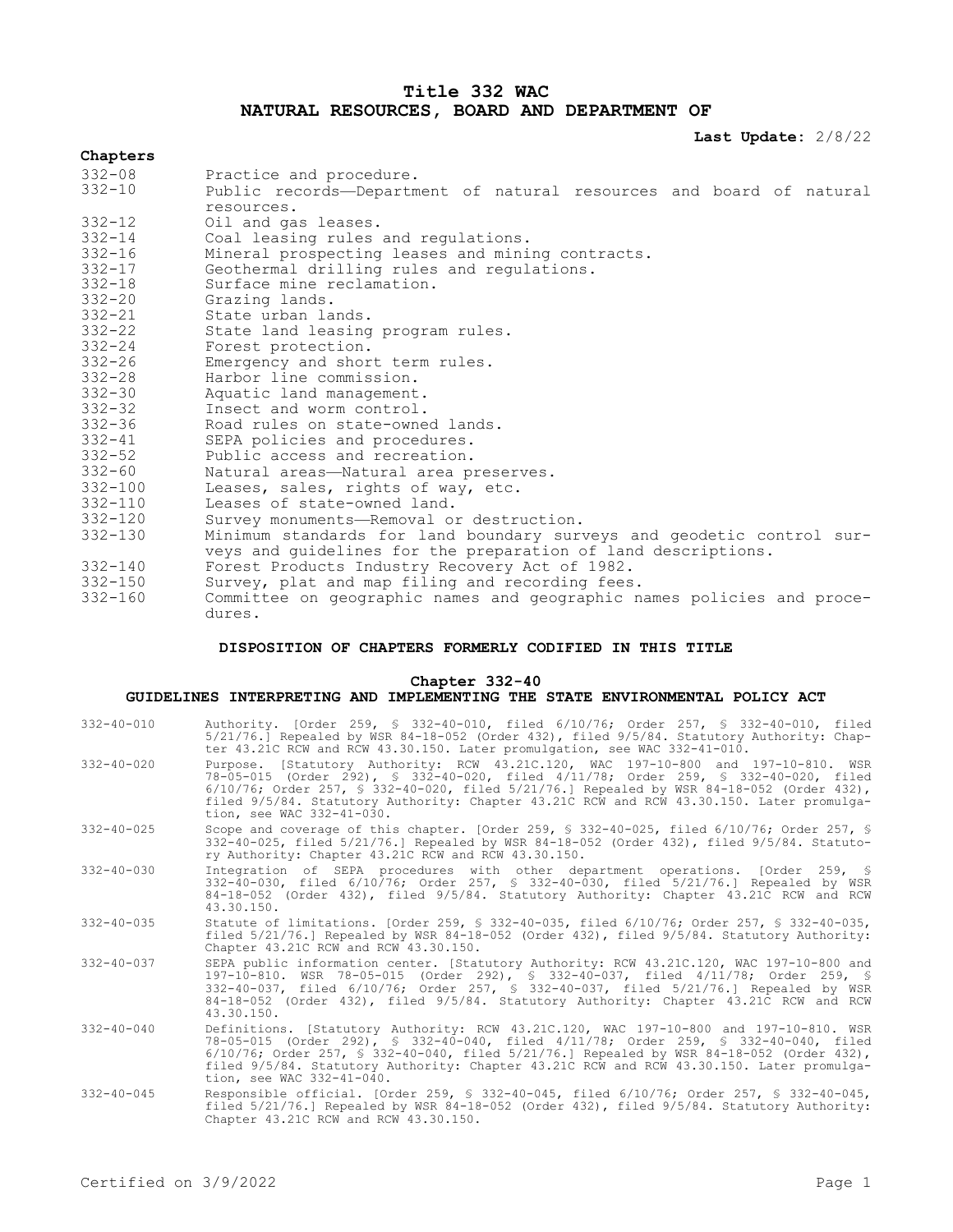- 332-40-050 Use of the environmental checklist form. [Statutory Authority: RCW 43.21C.120, WAC 197-10-800 and 197-10-810. WSR 78-05-015 (Order 292), § 332-40-050, filed 4/11/78; Order 259, § 332-40-050, filed 6/10/76; Order 257, § 332-40-050, filed 5/21/76.] Repealed by WSR 84-18-052 (Order 432), filed 9/5/84. Statutory Authority: Chapter 43.21C RCW and RCW 43.30.150.
- 332-40-055 Timing of the EIS process. [Statutory Authority: RCW 43.21C.120, WAC 197-10-800 and 197-10-810. WSR 78-05-015 (Order 292), § 332-40-055, filed 4/11/78; Order 259, § 332-40-055, filed 6/10/76; Order 257, § 332-40-055, filed 5/21/76.] Repealed by WSR 84-18-052 (Order 432), filed 9/5/84. Statutory Authority: Chapter 43.21C RCW and RCW 43.30.150. Later promulgation, see WAC 332-41-055.
- 332-40-060 Scope of a proposal and its impacts for the purposes of lead agency determination, threshold determination, and EIS preparation. [Statutory Authority: RCW 43.21C.120, WAC 197-10-800 and 197-10-810. WSR 78-05-015 (Order 292), § 332-40-060, filed 4/11/78; Order 259, § 332-40-060, filed 6/10/76; Order 257, § 332-40-060, filed 5/21/76.] Repealed by WSR 84-18-052 (Order 432), filed 9/5/84. Statutory Authority: Chapter 43.21C RCW and RCW 43.30.150.
- 332-40-100 Summary of information which may be required of a private applicant. [Statutory Authority: RCW 43.21C.120, WAC 197-10-800 and 197-10-810. WSR 78-05-015 (Order 292), § 332-40-100, filed 4/11/78; Order 259, § 332-40-100, filed 6/10/76; Order 257, § 332-40-100, filed 5/21/76.] Repealed by WSR 84-18-052 (Order 432), filed 9/5/84. Statutory Authority: Chapter 43.21C RCW and RCW 43.30.150.
- 332-40-160 No presumption of significance for nonexempt actions. [Order 259, § 332-40-160, filed 6/10/76; Order 257, § 332-40-160, filed 5/21/76.] Repealed by WSR 84-18-052 (Order 432), filed 9/5/84. Statutory Authority: Chapter 43.21C RCW and RCW 43.30.150.
- 332-40-170 Categorical exemptions. [Statutory Authority: RCW 43.21C.120, WAC 197-10-800 and 197-10-810. WSR 78-05-015 (Order 292), § 332-40-170, filed 4/11/78; Order 259, § 332-40-170, filed 6/10/76; Order 257, § 332-40-170, filed 5/21/76.] Repealed by WSR 84-18-052 (Order 432), filed 9/5/84. Statutory Authority: Chapter 43.21C RCW and RCW 43.30.150.
- 332-40-175 Exemptions and nonexemptions applicable to specific state agencies. [Statutory Authority: RCW 43.21C.120, WAC 197-10-800 and 197-10-810. WSR 78-05-015 (Order 292), § 332-40-175, filed 4/11/78; Order 268, § 332-40-175, filed 7/21/76; Order 259, § 332-40-175, filed 6/10/76; Order 257, § 332-40-175, filed 5/21/76.] Repealed by WSR 84-18-052 (Order 432), filed 9/5/84. Statutory Authority: Chapter 43.21C RCW and RCW 43.30.150.
- 332-40-177 Environmentally sensitive areas. [Statutory Authority: RCW 43.21C.120, WAC 197-10-800 and 197-10-810. WSR 78-05-015 (Order 292), § 332-40-177, filed 4/11/78; Order 259, § 332-40-177, filed 6/10/76; Order 257, § 332-40-177, filed 5/21/76.] Repealed by WSR 84-18-052 (Order 432), filed 9/5/84. Statutory Authority: Chapter 43.21C RCW and RCW 43.30.150.
- 332-40-180 Exemption for emergency actions. [Statutory Authority: RCW 43.21C.120, WAC 197-10-800 and 197-10-810. WSR 78-05-015 (Order 292), § 332-40-180, filed 4/11/78; Order 259, § 332-40-180, filed 6/10/76; Order 257, § 332-40-180, filed 5/21/76.] Repealed by WSR 84-18-052 (Order 432), filed 9/5/84. Statutory Authority: Chapter 43.21C RCW and RCW 43.30.150.
- 332-40-190 Use and effect of categorical exemptions. [Statutory Authority: RCW 43.21C.120, WAC 197-10-800 and 197-10-810. WSR 78-05-015 (Order 292), § 332-40-190, filed 4/11/78; Order 259, § 332-40-190, filed 6/10/76; Order 257, § 332-40-190, filed 5/21/76.] Repealed by WSR 84-18-052 (Order 432), filed 9/5/84. Statutory Authority: Chapter 43.21C RCW and RCW 43.30.150.
- 332-40-200 Lead agency—Responsibilities. [Order 259, § 332-40-200, filed 6/10/76; Order 257, § 332-40-200, filed 5/21/76.] Repealed by WSR 84-18-052 (Order 432), filed 9/5/84. Statutory Authority: Chapter 43.21C RCW and RCW 43.30.150.
- 332-40-203 Determination of lead agency—Procedures. [Statutory Authority: RCW 43.21C.120, WAC 197-10-800 and 197-10-810. WSR 78-05-015 (Order 292), § 332-40-203, filed 4/11/78; Order 259, § 332-40-203, filed 6/10/76; Order 257, § 332-40-203, filed 5/21/76.] Repealed by WSR 84-18-052 (Order 432), filed 9/5/84. Statutory Authority: Chapter 43.21C RCW and RCW 43.30.150.
- 332-40-205 Lead agency designation—Department proposals. [Statutory Authority: RCW 43.21C.120, WAC 197-10-800 and 197-10-810. WSR 78-05-015 (Order 292), § 332-40-205, filed 4/11/78; Order 259, § 332-40-205, filed 6/10/76; Order 257, § 332-40-205, filed 5/21/76.] Repealed by WSR 84-18-052 (Order 432), filed 9/5/84. Statutory Authority: Chapter 43.21C RCW and RCW 43.30.150.
- 332-40-210 Lead agency designation—Proposals involving both private and public construction activity. [Order 259, § 332-40-210, filed 6/10/76; Order 257, § 332-40-210, filed 5/21/76.] Repealed by WSR 84-18-052 (Order 432), filed 9/5/84. Statutory Authority: Chapter 43.21C RCW and RCW 43.30.150.
- 332-40-215 Lead agency designation—Private projects for which the department is the only agency with jurisdiction. [Order 259, § 332-40-215, filed 6/10/76; Order 257, § 332-40-215, filed 5/21/76.] Repealed by WSR 84-18-052 (Order 432), filed 9/5/84. Statutory Authority: Chapter 43.21C RCW and RCW 43.30.150.
- Lead agency designation—Private projects requiring licenses from more than one agency,<br>when one of the agencies is a county/city. [Statutory Authority: RCW 43.21C.120, WAC<br>197-10-800 and 197-10-810. WSR 78-05-015 (Order 29 259, § 332-40-220, filed 6/10/76; Order 257, § 332-40-220, filed 5/21/76.] Repealed by WSR 84-18-052 (Order 432), filed 9/5/84. Statutory Authority: Chapter 43.21C RCW and RCW 43.30.150.
- 332-40-225 Lead agency designation—Private projects requiring licenses from more than one state agency. [Order 259, § 332-40-225, filed 6/10/76; Order 257, § 332-40-225, filed 5/21/76.] Repealed by WSR 84-18-052 (Order 432), filed 9/5/84. Statutory Authority: Chapter 43.21C RCW and RCW 43.30.150.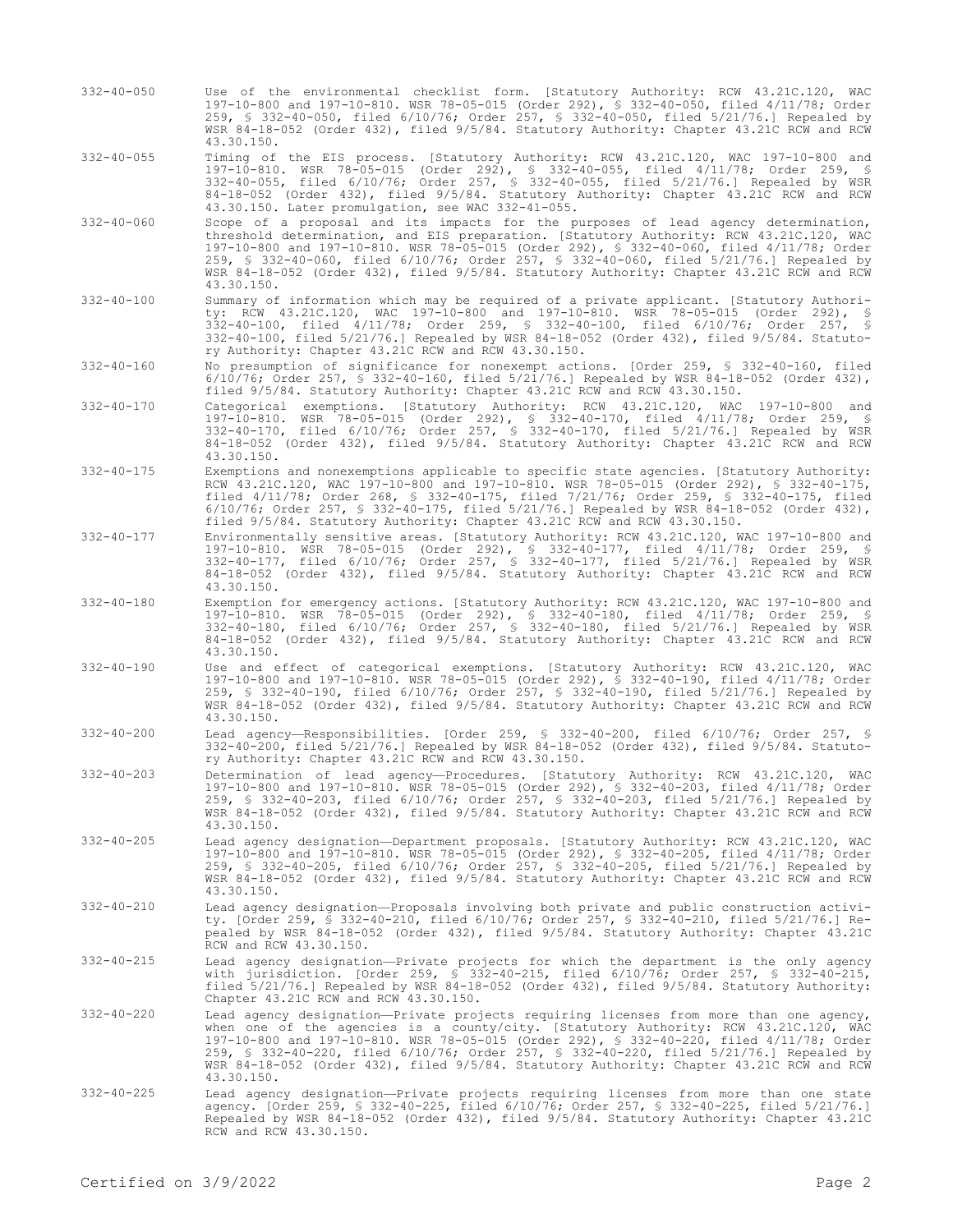- 332-40-230 Lead agency designation—Specific proposals. [Order 259, § 332-40-230, filed 6/10/76; Order 257, § 332-40-230, filed 5/21/76.] Repealed by WSR 84-18-052 (Order 432), filed 9/5/84. Statutory Authority: Chapter 43.21C RCW and RCW 43.30.150.
- 332-40-240 Agreements as to lead agency status. [Statutory Authority: RCW 43.21C.120, WAC 197-10-800 and 197-10-810. WSR 78-05-015 (Order 292), § 332-40-240, filed 4/11/78; Order 259, § 332-40-240, filed 6/10/76; Order 257, § 332-40-240, filed 5/21/76.] Repealed by WSR 84-18-052 (Order 432), filed 9/5/84. Statutory Authority: Chapter 43.21C RCW and RCW 43.30.150.
- 332-40-245 Agreements between agencies as to division of lead agency duties. [Order 259, § 332-40-245, filed 6/10/76; Order 257, § 332-40-245, filed 5/21/76.] Repealed by WSR 84-18-052 (Order 432), filed 9/5/84. Statutory Authority: Chapter 43.21C RCW and RCW 43.30.150.
- 332-40-260 Dispute as to lead agency determination—Resolution by CEP. [Statutory Authority: RCW 43.21C.120, WAC 197-10-800 and 197-10-810. WSR 78-05-015 (Order 292), § 332-40-260, filed 4/11/78; Order 259, § 332-40-260, filed 6/10/76; Order 257, § 332-40-260, filed 5/21/76.] Repealed by WSR 84-18-052 (Order 432), filed 9/5/84. Statutory Authority: Chapter 43.21C RCW and RCW 43.30.150.
- 332-40-300 Threshold determination requirement. [Statutory Authority: RCW 43.21C.120, WAC 197-10-800 and 197-10-810. WSR 78-05-015 (Order 292), § 332-40-300, filed 4/11/78; Order 259, § 332-40-300, filed 6/10/76; Order 257, § 332-40-300, filed 5/21/76.] Repealed by WSR 84-18-052 (Order 432), filed 9/5/84. Statutory Authority: Chapter 43.21C RCW and RCW 43.30.150.
- 332-40-305 Designation of responsible official. [Order 259, § 332-40-305, filed 6/10/76; Order 257, § 332-40-305, filed 5/21/76.] Repealed by WSR 84-18-052 (Order 432), filed 9/5/84. Statutory Authority: Chapter 43.21C RCW and RCW 43.30.150.
- 332-40-310 Threshold determination procedures—Environmental checklist. [Statutory Authority: RCW 43.21C.120, WAC 197-10-800 and 197-10-810. WSR 78-05-015 (Order 292), § 332-40-310, filed 4/11/78; Order 259, § 332-40-310, filed 6/10/76; Order 257, § 332-40-310, filed 5/21/76.] Repealed by WSR 84-18-052 (Order 432), filed 9/5/84. Statutory Authority: Chapter 43.21C RCW and RCW 43.30.150.
- 332-40-315 Actions requiring a threshold determination. [Statutory Authority: RCW 43.21C.120, WAC 197-10-800 and 197-10-810. WSR 78-05-015 (Order 292), § 332-40-315, filed 4/11/78; Order 259, § 332-40-315, filed 6/10/76; Order 257, § 332-40-315, filed 5/21/76.] Repealed by WSR 84-18-052 (Order 432), filed 9/5/84. Statutory Authority: Chapter 43.21C RCW and RCW 43.30.150. Later promulgation, see WAC 332-41-310.
- 332-40-320 Threshold determination procedures—Initial review of environmental checklist. [Statutory Authority: RCW 43.21C.120, WAC 197-10-800 and 197-10-810. WSR 78-05-015 (Order 292), § 332-40-320, filed 4/11/78; Order 259, § 332-40-320, filed 6/10/76; Order 257, § 332-40-320, filed 5/21/76.] Repealed by WSR 84-18-052 (Order 432), filed 9/5/84. Statutory Authority: Chapter 43.21C RCW and RCW 43.30.150.
- 332-40-330 Threshold determination procedures—Information in addition to checklist. [Statutory Authority: RCW 43.21C.120, WAC 197-10-800 and 197-10-810. WSR 78-05-015 (Order 292), § 332-40-330, filed 4/11/78; Order 259, § 332-40-330, filed 6/10/76; Order 257, § 332-40-330, filed 5/21/76.] Repealed by WSR 84-18-052 (Order 432), filed 9/5/84. Statutory Authority: Chapter 43.21C RCW and RCW 43.30.150.
- 332-40-340 Threshold determination procedures—Negative declarations. [Statutory Authority: RCW 43.21C.120, WAC 197-10-800 and 197-10-810. WSR 78-05-015 (Order 292), § 332-40-340, filed 4/11/78; Order 259, § 332-40-340, filed 6/10/76; Order 257, § 332-40-340, filed 5/21/76.] Repealed by WSR 84-18-052 (Order 432), filed 9/5/84. Statutory Authority: Chapter 43.21C RCW and RCW 43.30.150.
- 332-40-345 Assumption of lead agency status by the department when it is an agency with jurisdiction over a proposal—Prerequisites, effect and form of notice. [Statutory Authority: RCW 43.21C.120, WAC 197-10-800 and 197-10-810. WSR 78-05-015 (Order 292), § 332-40-345, filed 4/11/78; Order 259, § 332-40-345, filed 6/10/76; Order 257, § 332-40-345, filed 5/21/76.] Repealed by WSR 84-18-052 (Order 432), filed 9/5/84. Statutory Authority: Chapter 43.21C RCW and RCW 43.30.150.
- 332-40-350 Affirmative threshold determination. [Statutory Authority: RCW 43.21C.120, WAC 197-10-800 and 197-10-810. WSR 78-05-015 (Order 292), § 332-40-350, filed 4/11/78; Order 259, § 332-40-350, filed 6/10/76; Order 257, § 332-40-350, filed 5/21/76.] Repealed by WSR 84-18-052 (Order 432), filed 9/5/84. Statutory Authority: Chapter 43.21C RCW and RCW 43.30.150.
- 332-40-355 Form of declaration of significance/nonsignificance. [Statutory Authority: RCW 43.21C.120, WAC 197-10-800 and 197-10-810. WSR 78-05-015 (Order 292), § 332-40-355, filed 4/11/78; Order 259, § 332-40-355, filed 6/10/76; Order 257, § 332-40-355, filed 5/21/76.] Repealed by WSR 84-18-052 (Order 432), filed 9/5/84. Statutory Authority: Chapter 43.21C RCW and RCW 43.30.150.
- 332-40-360 Threshold determination criteria—Application of environmental checklist. [Statutory Authority: RCW 43.21C.120, WAC 197-10-800 and 197-10-810. WSR 78-05-015 (Order 292), § 332-40-360, filed 4/11/78; Order 259, § 332-40-360, filed 6/10/76; Order 257, § 332-40-360, filed 5/21/76.] Repealed by WSR 84-18-052 (Order 432), filed 9/5/84. Statutory Authority: Chapter 43.21C RCW and RCW 43.30.150.
- 332-40-365 Environmental checklist. [Statutory Authority: RCW 43.21C.120, WAC 197-10-800 and 197-10-810. WSR 78-05-015 (Order 292), § 332-40-365, filed 4/11/78; Order 259, § 332-40-365, filed 6/10/76; Order 257, § 332-40-365, filed 5/21/76.] Repealed by WSR 84-18-052 (Order 432), filed 9/5/84. Statutory Authority: Chapter 43.21C RCW and RCW 43.30.150.
- 332-40-370 Withdrawal of affirmative threshold determination. [Statutory Authority: RCW 43.21C.120, WAC 197-10-800 and 197-10-810. WSR 78-05-015 (Order 292), § 332-40-370, filed 4/11/78; Order 259, § 332-40-370, filed 6/10/76; Order 257, § 332-40-370, filed 5/21/76.] Repealed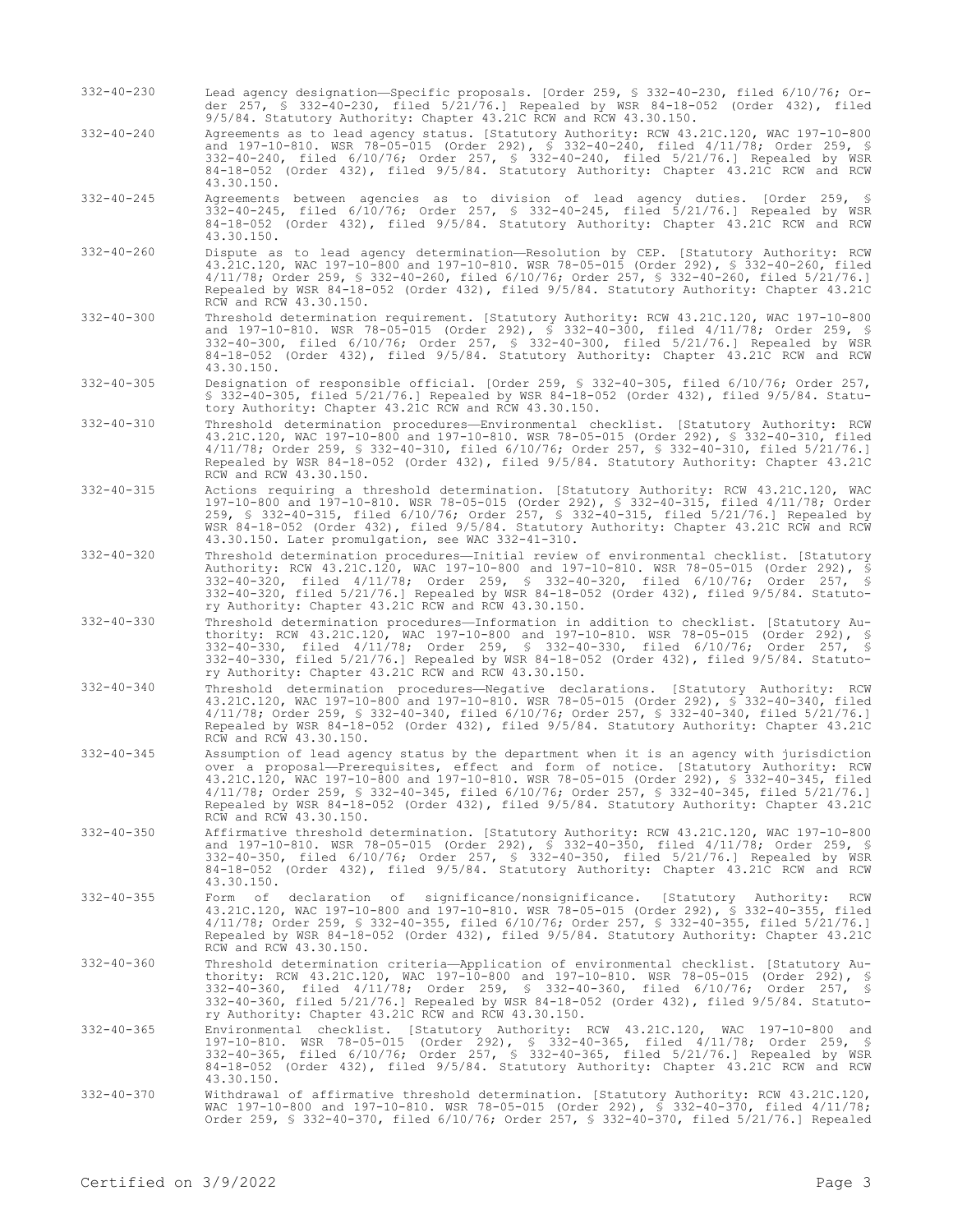|                  | by WSR 84-18-052 (Order 432), filed 9/5/84. Statutory Authority: Chapter 43.21C RCW and<br>RCW 43.30.150.                                                                                                                                                                                                                                                                                                                                  |
|------------------|--------------------------------------------------------------------------------------------------------------------------------------------------------------------------------------------------------------------------------------------------------------------------------------------------------------------------------------------------------------------------------------------------------------------------------------------|
| $332 - 40 - 375$ | Withdrawal of negative threshold determination. [Order 259, § 332-40-375, filed 6/10/76;<br>Order 257, § 332-40-375, filed 5/21/76.] Repealed by WSR 84-18-052 (Order 432), filed<br>9/5/84. Statutory Authority: Chapter 43.21C RCW and RCW 43.30.150.                                                                                                                                                                                    |
| $332 - 40 - 400$ | Duty to begin preparation of a draft EIS. [Order 259, § 332-40-400, filed 6/10/76; Order<br>257, § 332-40-400, filed 5/21/76.] Repealed by WSR 84-18-052 (Order 432), filed 9/5/84.<br>Statutory Authority: Chapter 43.21C RCW and RCW 43.30.150.                                                                                                                                                                                          |
| $332 - 40 - 405$ | Purpose and function of a draft EIS. [Statutory Authority: RCW 43.21C.120, WAC 197-10-800<br>and 197-10-810. WSR 78-05-015 (Order 292), § 332-40-405, filed 4/11/78; Order 259, §<br>332-40-405, filed 6/10/76; Order 257, § 332-40-405, filed 5/21/76.] Repealed by WSR<br>84-18-052 (Order 432), filed 9/5/84. Statutory Authority: Chapter 43.21C RCW and RCW<br>43.30.150.                                                             |
| $332 - 40 - 410$ | Predraft consultation procedures. [Statutory Authority: RCW 43.21C.120, WAC 197-10-800<br>and 197-10-810. WSR 78-05-015 (Order 292), § 332-40-410, filed 4/11/78; Order 259, §<br>332-40-410, filed 6/10/76; Order 257, § 332-40-410, filed 5/21/76.] Repealed by WSR<br>84-18-052 (Order 432), filed 9/5/84. Statutory Authority: Chapter 43.21C RCW and RCW<br>43.30.150.                                                                |
| $332 - 40 - 420$ | Preparation of EIS by persons outside the department. [Statutory Authority: RCW<br>43.21C.120, WAC 197-10-800 and 197-10-810. WSR 78-05-015 (Order 292), § 332-40-420, filed<br>$4/11/78$ ; Order 259, § 332-40-420, filed 6/10/76; Order 257, § 332-40-420, filed 5/21/76.]<br>Repealed by WSR 84-18-052 (Order 432), filed 9/5/84. Statutory Authority: Chapter 43.21C<br>RCW and RCW 43.30.150. Later promulgation, see WAC 332-41-420. |
| $332 - 40 - 425$ | Organization and style of a draft EIS. [Order 259, § 332-40-425, filed 6/10/76; Order<br>257, § 332-40-425, filed 5/21/76.] Repealed by WSR 84-18-052 (Order 432), filed 9/5/84.<br>Statutory Authority: Chapter 43.21C RCW and RCW 43.30.150.                                                                                                                                                                                             |
| $332 - 40 - 440$ | Contents of a draft EIS. [Statutory Authority: RCW 43.21C.120, WAC 197-10-800 and<br>197-10-810. WSR 78-05-015 (Order 292), § 332-40-440, filed 4/11/78; Order 259, §<br>332-40-440, filed 6/10/76; Order 257, \$ 332-40-440, filed 5/21/76.] Repealed by WSR<br>84-18-052 (Order 432), filed 9/5/84. Statutory Authority: Chapter 43.21C RCW and RCW<br>43.30.150.                                                                        |
| $332 - 40 - 442$ | Special considerations regarding contents of an EIS on a nonproject action. [Statutory<br>Authority: RCW 43.21C.120, WAC 197-10-800 and 197-10-810. WSR 78-05-015 (Order 292), §<br>332-40-442, filed 4/11/78; Order 259, § 332-40-442, filed 6/10/76; Order 257, §<br>332-40-442, filed 5/21/76.] Repealed by WSR 84-18-052 (Order 432), filed 9/5/84. Statuto-<br>ry Authority: Chapter 43.21C RCW and RCW 43.30.150.                    |
| $332 - 40 - 444$ | List of elements of the environment. [Statutory Authority: RCW 43.21C.120, WAC 197-10-800<br>and 197-10-810. WSR 78-05-015 (Order 292), § 332-40-444, filed 4/11/78; Order 259, §<br>332-40-444, filed 6/10/76; Order 257, § 332-40-444, filed 5/21/76.] Repealed by WSR<br>84-18-052 (Order 432), filed 9/5/84. Statutory Authority: Chapter 43.21C RCW and RCW<br>43.30.150.                                                             |
| $332 - 40 - 446$ | Draft EIS-Optional additional elements-Limitation. [Order 259, § 332-40-446, filed<br>$6/10/76$ ; Order 257, § 332-40-446, filed 5/21/76.] Repealed by WSR 84-18-052 (Order 432),<br>filed 9/5/84. Statutory Authority: Chapter 43.21C RCW and RCW 43.30.150.                                                                                                                                                                              |
| $332 - 40 - 450$ | Public awareness of availability of draft EIS. [Statutory Authority: RCW 43.21C.120, WAC<br>197-10-800 and 197-10-810. WSR 78-05-015 (Order 292), § 332-40-450, filed 4/11/78; Order<br>259, § 332-40-450, filed 6/10/76; Order 257, § 332-40-450, filed 5/21/76.] Repealed by<br>WSR 84-18-052 (Order 432), filed 9/5/84. Statutory Authority: Chapter 43.21C RCW and RCW<br>43.30.150.                                                   |
| $332 - 40 - 455$ | Circulation of the draft EIS-Review period. [Statutory Authority: RCW 43.21C.120, WAC<br>197-10-800 and 197-10-810. WSR 78-05-015 (Order 292), § 332-40-455, filed 4/11/78.] Re-<br>pealed by WSR 84-18-052 (Order 432), filed 9/5/84. Statutory Authority: Chapter 43.21C<br>RCW and RCW 43.30.150.                                                                                                                                       |
| $332 - 40 - 460$ | Specific agencies to which draft EIS shall be sent. [Statutory Authority: RCW 43.21C.120,<br>WAC 197-10-800 and 197-10-810. WSR 78-05-015 (Order 292), § 332-40-460, filed 4/11/78;<br>Order 259, § 332-40-460, filed 6/10/76; Order 257, § 332-40-460, filed 5/21/76.] Repealed<br>by WSR 84-18-052 (Order 432), filed 9/5/84. Statutory Authority: Chapter 43.21C RCW and<br>RCW 43.30.150.                                              |
| $332 - 40 - 465$ | Agencies possessing environmental expertise. [Statutory Authority: RCW 43.21C.120, WAC<br>197-10-800 and 197-10-810. WSR 78-05-015 (Order 292), § 332-40-465, filed 4/11/78; Order<br>259, § 332-40-465, filed 6/10/76; Order 257, § 332-40-465, filed 5/21/76.] Repealed by<br>WSR 84-18-052 (Order 432), filed 9/5/84. Statutory Authority: Chapter 43.21C RCW and RCW<br>43.30.150.                                                     |
| $332 - 40 - 470$ | Cost to the public for reproduction of environmental documents. [Statutory Authority: RCW<br>43.21C.120, WAC 197-10-800 and 197-10-810. WSR 78-05-015 (Order 292), § 332-40-470, filed<br>4/11/78; Order 259, § 332-40-470, filed 6/10/76; Order 257, § 332-40-470, filed 5/21/76.]<br>Repealed by WSR 84-18-052 (Order 432), filed 9/5/84. Statutory Authority: Chapter 43.21C<br>RCW and RCW 43.30.150.                                  |
| $332 - 40 - 480$ | Public hearing on a proposal—When required. [Statutory Authority: RCW 43.21C.120, WAC<br>197-10-800 and 197-10-810. WSR 78-05-015 (Order 292), § 332-40-480, filed 4/11/78; Order<br>259, § 332-40-480, filed 6/10/76; Order 257, § 332-40-480, filed 5/21/76.] Repealed by<br>WSR 84-18-052 (Order 432), filed 9/5/84. Statutory Authority: Chapter 43.21C RCW and RCW<br>43.30.150.                                                      |
| $332 - 40 - 485$ | Notice of public hearing on environmental impact of the proposal. [Order 259, §<br>332-40-485, filed 6/10/76, Order 257, § 332-40-485, filed 5/21/76.] Repealed by 84-18-052<br>(Order 432), filed 9/5/84. Statutory Authority: Chapter 43.21C RCW and RCW 43.30.150.                                                                                                                                                                      |
| $332 - 40 - 490$ | Public hearing on the proposal—Use of environmental documents. [Order 259, § 332-40-490,<br>filed $6/10/76$ ; Order 257, § 332-40-490, filed 5/21/76.] Repealed by WSR 84-18-052 (Order<br>432), filed 9/5/84. Statutory Authority: Chapter 43.21C RCW and RCW 43.30.150.                                                                                                                                                                  |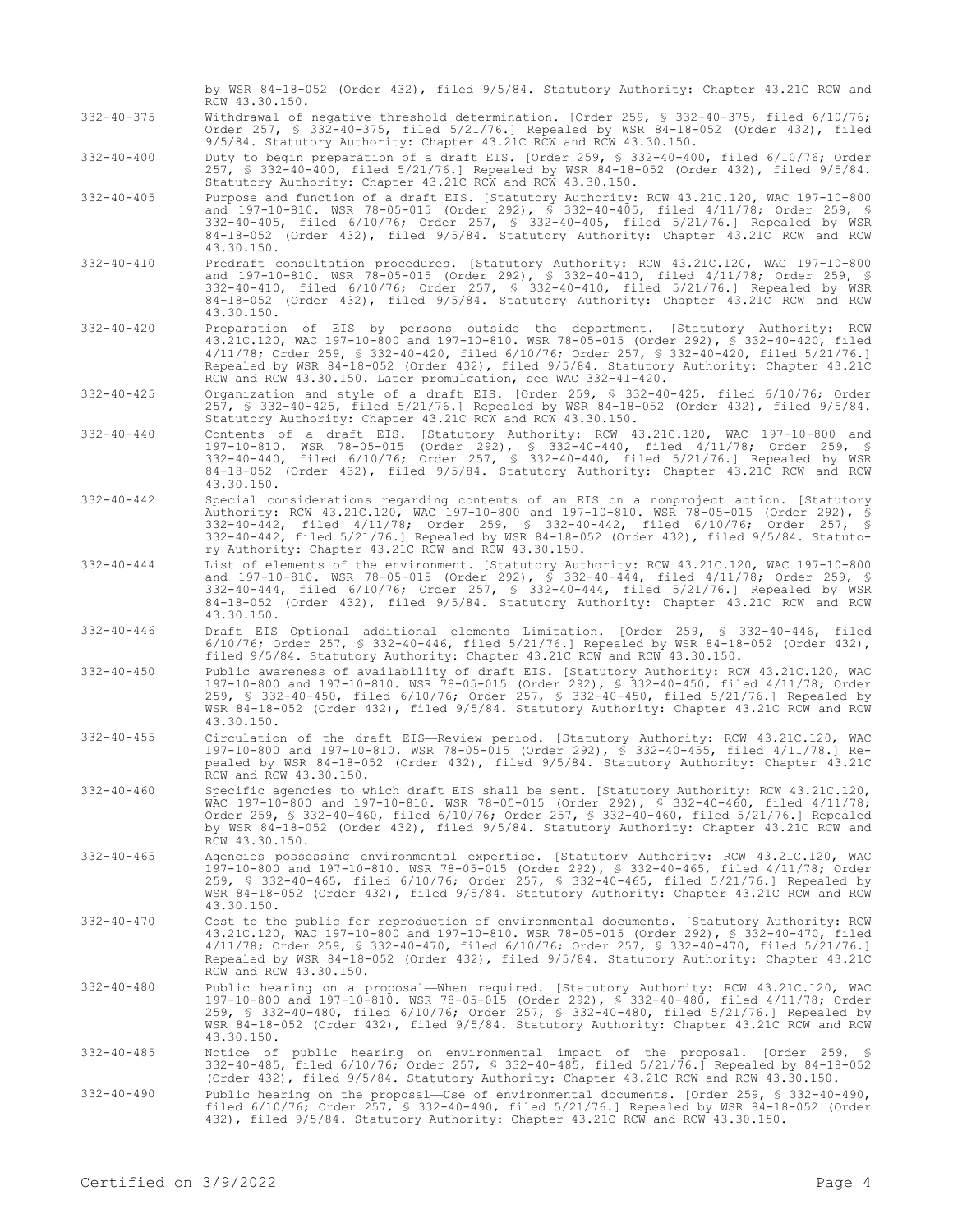- 332-40-495 Preparation of amended or new draft EIS. [Order 259, § 332-40-495, filed 6/10/76; Order 257, § 332-40-495, filed 5/21/76.] Repealed by WSR 84-18-052 (Order 432), filed 9/5/84. Statutory Authority: Chapter 43.21C RCW and RCW 43.30.150.
- 332-40-500 Department responsibilities when consulted as an agency with jurisdiction. [Statutory Authority: RCW 43.21C.120, WAC 197-10-800 and 197-10-810. WSR 78-05-015 (Order 292), § 332-40-500, filed 4/11/78; Order 259, § 332-40-500, filed 6/10/76; Order 257, § 332-40-500, filed 5/21/76.] Repealed by WSR 84-18-052 (Order 432), filed 9/5/84. Statutory Authority: Chapter 43.21C RCW and RCW 43.30.150.
- 332-40-520 Department responsibilities when consulted as an agency with environmental expertise. [Order 259, § 332-40-520, filed 6/10/76; Order 257, § 332-40-520, filed 5/21/76.] Repealed by WSR 84-18-052 (Order 432), filed 9/5/84. Statutory Authority: Chapter 43.21C RCW and RCW 43.30.150.
- 332-40-530 Responsibilities of the department—When predraft consultation has occurred. [Order 259, § 332-40-530, filed 6/10/76; Order 257, § 332-40-530, filed 5/21/76.] Repealed by WSR 84-18-052 (Order 432), filed 9/5/84. Statutory Authority: Chapter 43.21C RCW and RCW 43.30.150.
- 332-40-535 Cost of performance of consulted agency responsibilities. [Statutory Authority: RCW 43.21C.120, WAC 197-10-800 and 197-10-810. WSR 78-05-015 (Order 292), § 332-40-535, filed 4/11/78; Order 259, § 332-40-535, filed 6/10/76; Order 257, § 332-40-535, filed 5/21/76.] Repealed by WSR 84-18-052 (Order 432), filed 9/5/84. Statutory Authority: Chapter 43.21C RCW and RCW 43.30.150.
- 332-40-540 Limitations on responses to consultation. [Statutory Authority: RCW 43.21C.120, WAC 197-10-800 and 197-10-810. WSR 78-05-015 (Order 292), § 332-40-540, filed 4/11/78; Order 259, § 332-40-540, filed 6/10/76; Order 257, § 332-40-540, filed 5/21/76.] Repealed by WSR 84-18-052 (Order 432), filed 9/5/84. Statutory Authority: Chapter 43.21C RCW and RCW 43.30.150.
- 332-40-545 Effect of no written comment. [Statutory Authority: RCW 43.21C.120, WAC 197-10-800 and 197-10-810. WSR 78-05-015 (Order 292), § 332-40-545, filed 4/11/78; Order 259, § 332-40-545, filed 6/10/76; Order 257, § 332-40-545, filed 5/21/76.] Repealed by WSR 84-18-052 (Order 432), filed 9/5/84. Statutory Authority: Chapter 43.21C RCW and RCW 43.30.150.
- 332-40-570 Preparation of the final EIS—Contents—When no critical comments received on the draft EIS. [Statutory Authority: RCW 43.21C.120, WAC 197-10-800 and 197-10-810. WSR 78-05-015 (Order 292), § 332-40-570, filed 4/11/78; Order 259, § 332-40-570, filed 6/10/76; Order 257, § 332-40-570, filed 5/21/76.] Repealed by WSR 84-18-052 (Order 432), filed 9/5/84. Statutory Authority: Chapter 43.21C RCW and RCW 43.30.150.
- 332-40-580 Preparation of the final EIS—Contents—When critical comments received on the draft EIS. [Statutory Authority: RCW 43.21C.120, WAC 197-10-800 and 197-10-810. WSR 78-05-015 (Order 292), § 332-40-580, filed 4/11/78; Order 259, § 332-40-580, filed 6/10/76; Order 257, § 332-40-580, filed 5/21/76.] Repealed by WSR 84-18-052 (Order 432), filed 9/5/84. Statutory Authority: Chapter 43.21C RCW and RCW 43.30.150.
- 332-40-600 Circulation of the final EIS. [Statutory Authority: RCW 43.21C.120, WAC 197-10-800 and 197-10-810. WSR 78-05-015 (Order 292), § 332-40-600, filed 4/11/78; Order 259, § 332-40-600, filed 6/10/76; Order 257, § 332-40-600, filed 5/21/76.] Repealed by WSR 84-18-052 (Order 432), filed 9/5/84. Statutory Authority: Chapter 43.21C RCW and RCW 43.30.150.
- 332-40-650 Effect of an adequate final EIS prepared pursuant to NEPA. [Statutory Authority: RCW 43.21C.120, WAC 197-10-800 and 197-10-810. WSR 78-05-015 (Order 292), § 332-40-650, filed 4/11/78; Order 259, § 332-40-650, filed 6/10/76; Order 257, § 332-40-650, filed 5/21/76.] Repealed by WSR 84-18-052 (Order 432), filed 9/5/84. Statutory Authority: Chapter 43.21C RCW and RCW 43.30.150.
- 332-40-652 Supplementation by the department of an inadequate final NEPA EIS. [Order 259, § 332-40-652, filed 6/10/76; Order 257, § 332-40-652, filed 5/21/76.] Repealed by WSR 84-18-052 (Order 432), filed 9/5/84. Statutory Authority: Chapter 43.21C RCW and RCW 43.30.150.
- 332-40-660 Use of previously prepared EIS for a different proposed action. [Statutory Authority: RCW 43.21C.120, WAC 197-10-800 and 197-10-810. WSR 78-05-015 (Order 292), § 332-40-660, filed 4/11/78; Order 259, § 332-40-660, filed 6/10/76; Order 257, § 332-40-660, filed 5/21/76.] Repealed by WSR 84-18-052 (Order 432), filed 9/5/84. Statutory Authority: Chapter 43.21C RCW and RCW 43.30.150.
- 332-40-690 Use of another lead agency's EIS by the department for the same proposal. [Statutory Authority: RCW 43.21C.120, WAC 197-10-800 and 197-10-810. WSR 78-05-015 (Order 292), § 332-40-690, filed 4/11/78; Order 259, § 332-40-690, filed 6/10/76; Order 257, § 332-40-690, filed 5/21/76.] Repealed by WSR 84-18-052 (Order 432), filed 9/5/84. Statutory Authority: Chapter 43.21C RCW and RCW 43.30.150.
- 332-40-695 Draft and final supplements to a revised EIS. [Statutory Authority: RCW 43.21C.120, WAC 197-10-800 and 197-10-810. WSR 78-05-015 (Order 292), § 332-40-695, filed 4/11/78; Order 259, § 332-40-695, filed 6/10/76; Order 257, § 332-40-695, filed 5/21/76.] Repealed by WSR 84-18-052 (Order 432), filed 9/5/84. Statutory Authority: Chapter 43.21C RCW and RCW 43.30.150.
- 332-40-700 EIS combined with existing planning and review processes. [Order 259, § 332-40-700, filed 6/10/76; Order 257, § 332-40-700, filed 5/21/76.] Repealed by WSR 84-18-052 (Order 432), filed 9/5/84. Statutory Authority: Chapter 43.21C RCW and RCW 43.30.150.
- 332-40-710 No action for seven days after publication of the final EIS. [Statutory Authority: RCW 43.21C.120, WAC 197-10-800 and 197-10-810. WSR 78-05-015 (Order 292), § 332-40-710, filed 4/11/78.] Repealed by WSR 84-18-052 (Order 432), filed 9/5/84. Statutory Authority: Chapter 43.21C RCW and RCW 43.30.150.
- 332-40-800 Amendments to this chapter. [Statutory Authority: RCW 43.21C.120, WAC 197-10-800 and 197-10-810. WSR 78-05-015 (Order 292), § 332-40-800, filed 4/11/78; Order 259, § 332-40-800, filed 6/10/76; Order 257, § 332-40-800, filed 5/21/76.] Repealed by WSR